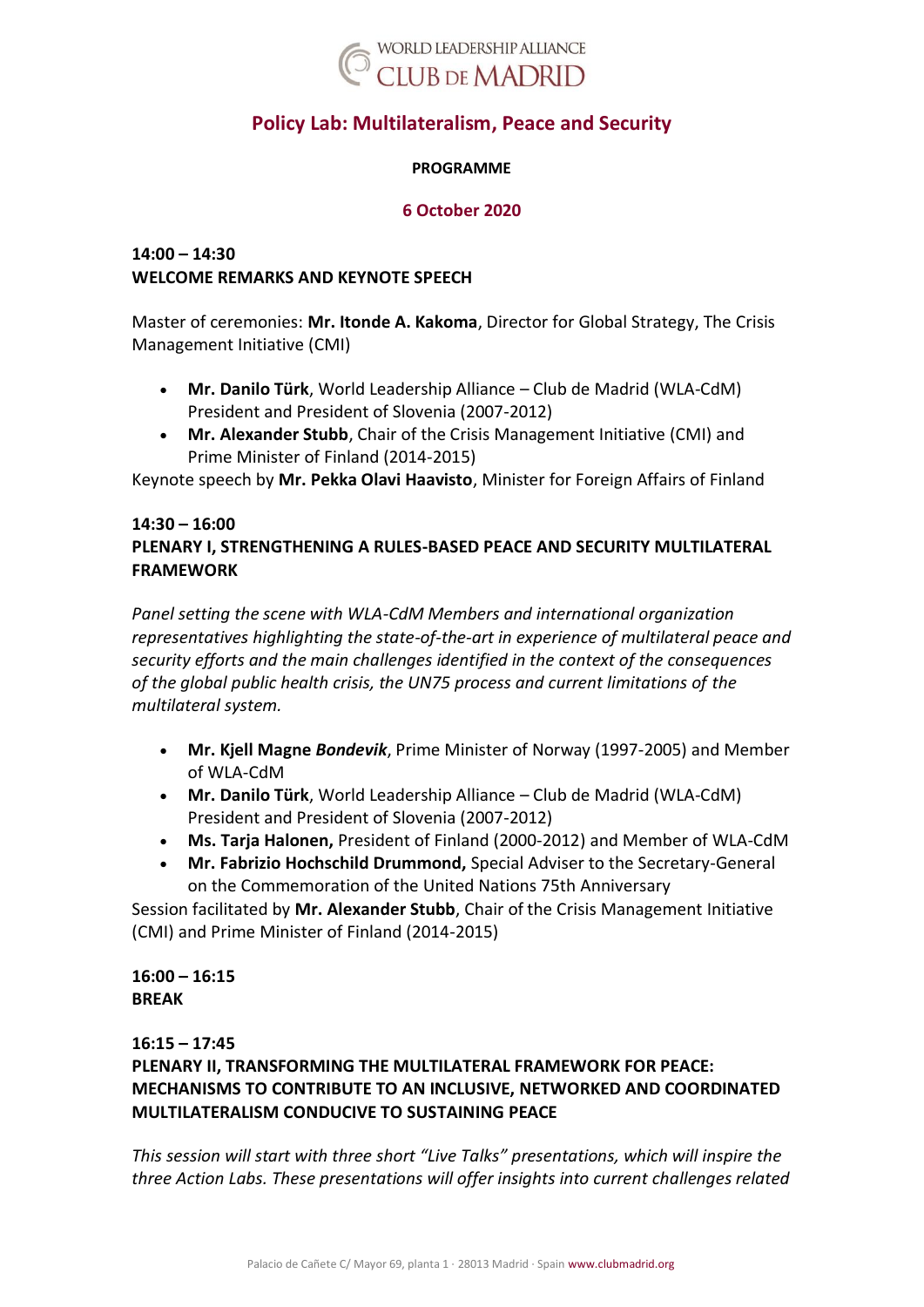*to the Peace and Security Framework at the multilateral level, including the impact of COVID-19 in conflict prevention, mediation and peacebuilding efforts. This will be followed by a panel discussion with WLA-CdM Members on the issues discussed.*

- **Ms. Melanne Verveer**, Executive Director, Georgetown Institute for Women, Peace and Security
	- **Live Talk** on the role of women in conflict prevention and peacebuilding
- **Mr. Kai Brand-Jacobsen,** President, Romanian Peace Institute (PATRIR), and Director, Department of Peace Operations (DPO) **Live Talk 2** Towards New Frontiers in the Role of Private Sector, Innovation and Whole-of-Society Approaches to Peace
- **Mr. Terje Rød-Larsen**, President, International Peace Institute, IPI **Live Talk 3** on the challenges of regional cooperation to prevent conflicts and sustain peace
- **Ms. Laura Chinchilla**, President of Costa Rica (2010-2014) and Vice-President of WLA-CdM
- **Ms. Aminata Touré**, Prime Minister of Senegal (2013-2014) and Member of WLA-CdM

Session facilitated by **Ms. Susana Malcorra**, Dean of the IE School of Global and Public Affairs

## **17:45**

# **VIRTUAL NETWORKING MEETINGS AMONG WLA-CdM MEMBERS, PARTNERS, AND PARTICIPANTS**

## **7 October 2020**

## **ACTION LABS: THREE APPROACHES TO MULTILATERALISM, PEACE AND SECURITY**

#### **10:00 – 12:00**

## **ACTION LAB, INCLUSIVE APPROACH: THE ROLE OF WOMEN IN CONFLICT PREVENTION AND PEACEBUILDING. THE WOMEN, PEACE AND SECURITY AGENDA**

Specific objective: To share and validate recommendations identified by panellist aimed at ensuring women's meaningful participation in peace and mediation processes, the implementation of peace agreements and related decision-making, and countering potential setbacks in the implementation of the Women, Peace and Security Agenda as a consequence of COVID-19.

- **Ms. Joyce Banda**, President of Malawi (2012-2014) and Member of WLA-CdM
- **Ms. Helen Clark**, Prime Minister of New Zealand (1999-2008) and Member of WLA-CdM
- **Mr. Michael Gaffey**, Permanent Representative of Ireland to the United Nations in Geneva
- **Ms. Johanna Poutanen**, Head of the Women in Peacemaking Programme, Crisis Management Initiative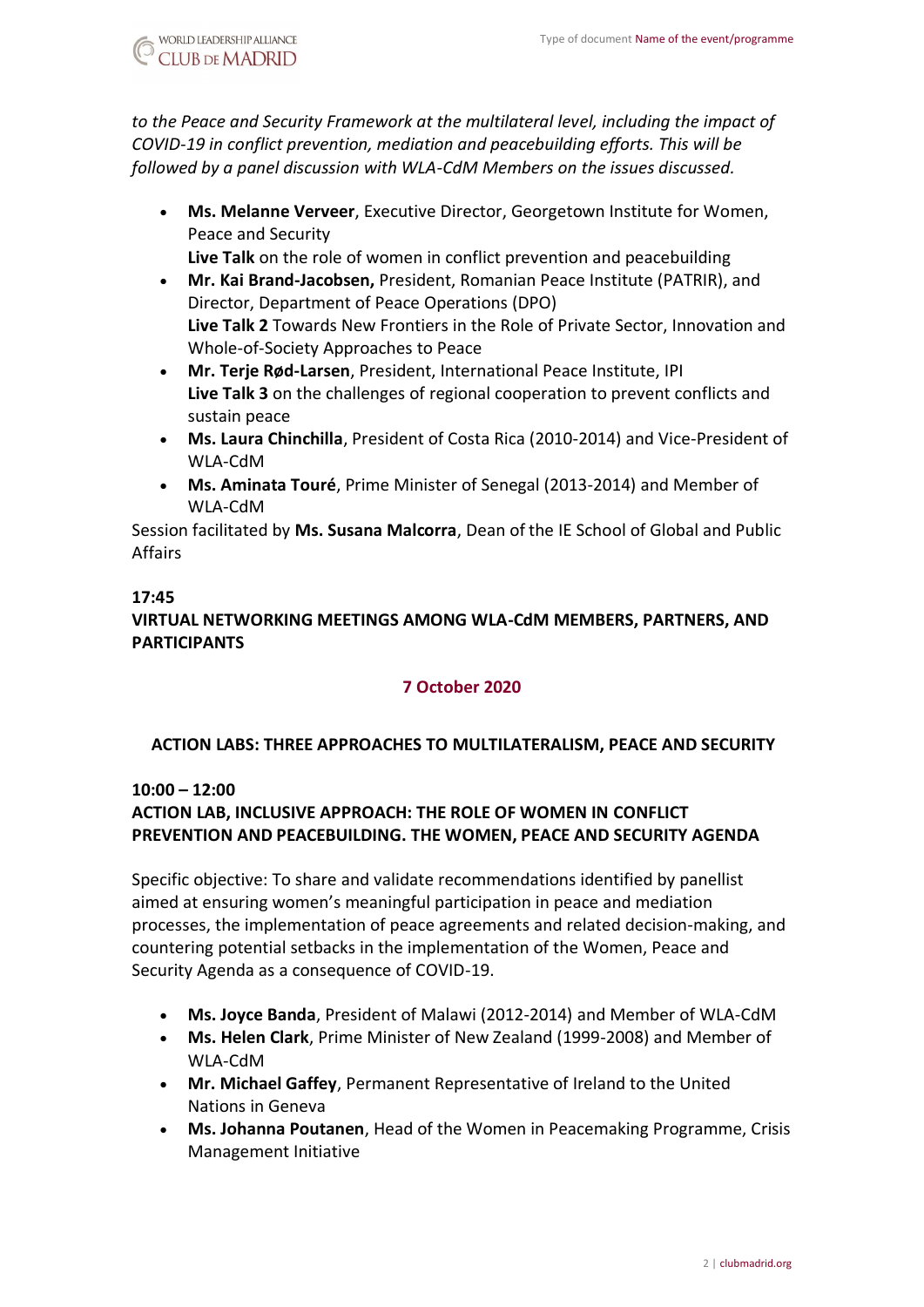• **Ms. Miriam Coronel-Ferrer**, Member of the UN Standby Mediation Team, and former chief negotiator of the Philippine government for talks with the Moro Islamic Liberation Front

Session facilitated by **Ambassador Teemu Turunen**, Director of the Centre for Peace Mediation, Ministry for Foreign Affairs of Finland.

#### **13:30 – 15:30 ACTION LAB, MULTI-STAKEHOLDER APPROACH: THE IMPACT OF PEACE-PROMOTING PRIVATE SECTOR AND CONFLICT-SENSITIVE BUSINESS PRACTICES**

Specific objective: To share and validate recommendations identified by panellist aimed at maximizing the role of the private sector as an agent for peace and stability, with the use of trade and high-impact technology for conflict prevention and peacebuilding in the context of the 2020 recession and its social and political consequences.

- **Mr. Esko Aho**, Prime Minister of Finland (1991-1995) and Member of WLA-CdM
- **Mr. Carl Bildt**, Prime Minister of Sweden (1991-1994) and Member of WLA-CdM
- **Mr. Razi Latif**, Lab Manager at United Nations Technology and Innovation Lab, Finland
- **Mr. Serge Stroobants**, Director Europe and MENA Region, Institute for Economics and Peace
- **Ms. Kathryn Nwajiaku-Dahou**, Director of Programme Politics and Governance, Overseas Development Institute (ODI)

Session facilitated **Mr. Jonathan Harlander**, Senior Project Manager, Peacetech, Crisis Management Initiative

#### **16:00 – 18:00**

## **ACTION LAB: COORDINATED APPROACH: THE STRATEGIC ROLE OF REGIONAL ORGANIZATIONS FOR PEACEBUILDING AND SUSTAINING PEACE**

Specific objective: To share and validate recommendations identified by panellist aimed at strengthening the role of regional and sub-regional organizations in conflict prevention, mediation, and peacebuilding efforts, especially in the current context of international crisis.

- **Mr. Olusegun Obasanjo**,President of Nigeria (1976-79 1999-2007) and Member of WLA-CdM
- **Mr. Ricardo Lagos**,President of Chile (2000 2006) and Member of WLA-CdM
- **Amb. Smail Chergui**, African Union Commissioner for Peace and Security (TBC)
- **Amb. Thomas Guerber**, Director, DCAF Geneva Centre for Security Sector Governance
- **Amb. Tuula Yrjölä**, Officer-in-Charge/Secretary General,Director of the Conflict Prevention Centre, and Deputy Head of the OSCE Secretariat
- **Ms. Roxana Cristescu,** Director European Affairs, Crisis Management Initiative
- **Mr. Mika Aaltola,** Director, The Finnish Institute of International Affairs (FIIA)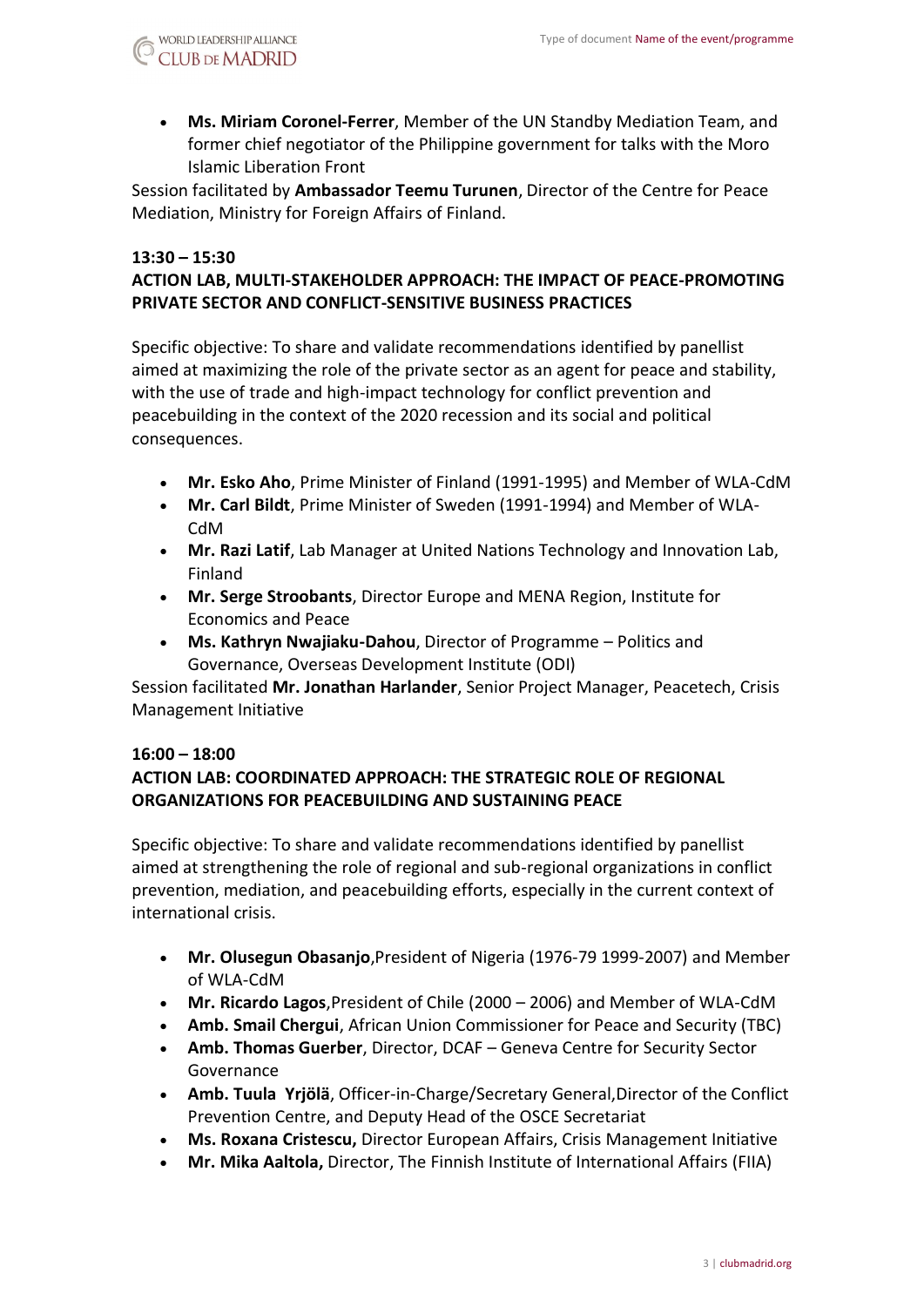

Session facilitated by **Mr. Richard Gowan**, United Nations Director, The International Crisis Group.

#### **18:00**

## **VIRTUAL NETWORKING MEETINGS AMONG WLA-CDM MEMBERS, PARTNERS, AND PARTICIPANTS**

#### **8 October 2020**

#### **09:00 – 10:45**

## **PLENARY III: REFORMS ON THE PEACE AND SECURITY MULTILATERAL FRAMEWORK FROM THE PERSPECTIVE OF PEACE-BUILDERS AND MEDIATORS**

*The session is intended as a conversation among 5 peacebuilders whose work in the field is affected by the multilateral framework on Peace and Security to hear their proposals and analysis on how to improve its effectiveness and success in the current context. Special attention will be paid to COVID-19 potential peace dividends and creative peacebuilding methods.*

- **Mr. José Manuel Ramos-Horta**, President of East Timor (2007-2012) and Member of WLA-CdM
- **Ms. Roza Otunbayeva**, President of the Kyrgyzstan (2010-2011) and Member of WLA-CdM
- **Ambassador Martin Sajdik**, Former Special Representative of OSCE Chairperson-in-Office in Ukraine
- **Mr. Ville Brummer**, Programme Director, Crisis Management Initiative
- **Ms. Fatima Askira**, Founder/Executive Director of Borno Women Development Initiative

Session facilitated by **Mr. Kai Sauer**, Under-Secretary of State, Foreign and Security Policy, Ministry for Foreign Affairs of Finland

#### **10:45 – 11:00 BREAK**

## **11:00 – 12:30 PLENARY IV: UN75, SDG16 AND AN INTEGRATED VISION FOR PEACE AND SECURITY**

*WLA-CdM Members and key partners will offer conceptual and specific ideas for transforming the multilateral peace and security framework in the context of the 75th anniversary of the United Nations into a more responsive, effective and inclusive system.*

- **Mr. Ban Ki-Moon,** Secretary-General of the United Nations (2007-2016) and Honorary Member of WLA-CdM
- **Mr. He Yafei**, Former Deputy Foreign Minister of China, Former Deputy Director of the Overseas Chinese Affairs of the State Council of China
- **Ms. Sarah Nouwen,** Co-Deputy Director of the Lauterpacht Centre for International Law, Cambridge University